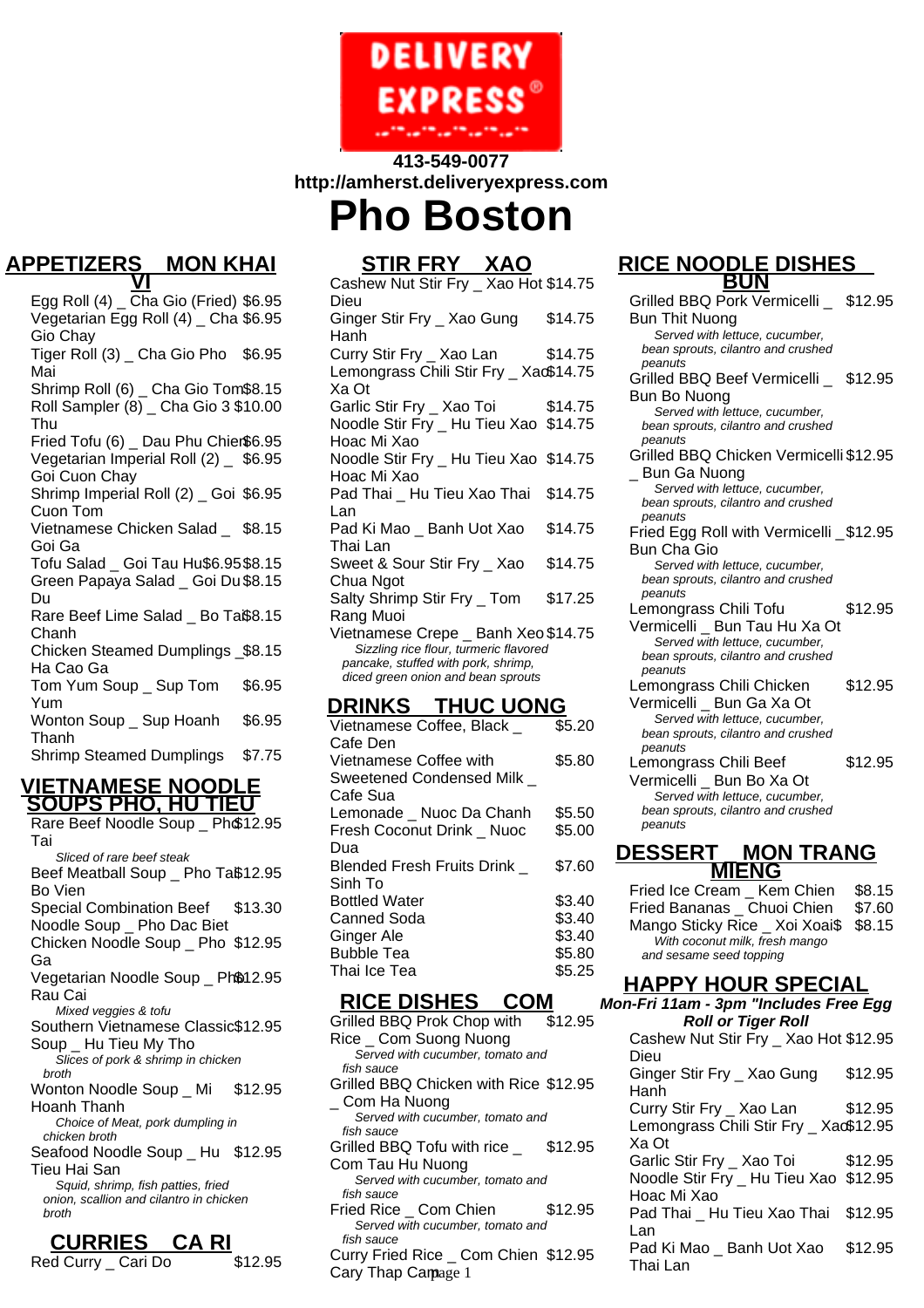Choice of meat, mixed veggies simmered in red curry & coconut

milk, served with rice or rice noodles<br>reen Curry \_ Cari Xanh \$12.95 Green Curry \_ Cari Xanh Choice of meat, mixed veggies simmered in red curry & coconut milk, served with rice or rice noodles Massaman Thai Curry \_ Cari \$12.95

Dau Phong

Choice of meat, mixed veggies simmered in massaman curry topped with ground peanut served with rice or rice noodles

Served with cucumber, tomato and fish sauce

### **CHEF'S SPECIALS**

| Shrimp Steamed Dumplings (6)\$10.30   |
|---------------------------------------|
|                                       |
| Vegetarian Fried Dumplings (6) \$7.95 |
|                                       |
| \$10.95                               |
|                                       |
| \$15.25                               |
|                                       |
| \$9.15                                |
|                                       |
|                                       |

Sweet & Sour Stir Fry \_ Xao Chua Ngot \$12.95 Sweet & Sour Stir Fry \_ Xao Chua Ngot \$17.25 Vietnamese Crepe \_ Banh Xeo \$12.95 Sizzling rice flour, turmeric flavored pancake, stuffed with pork, shrimp, diced green onion and bean sprouts Red Curry \_ Cari Do \$12.95 Choice of meat, mixed veggies simmered in red curry & coconut milk, served with rice or rice noodles Green Curry \_ Cari Xanh \$12.95 Choice of meat, mixed veggies simmered in red curry & coconut milk, served with rice or rice noodles Massaman Thai Curry \_ Cari Dau Phong \$12.95 Choice of meat, mixed veggies simmered in massaman curry topped with ground peanut served with rice or rice noodles Grilled BBQ Prok Vermicelli \_ \$12.95 Bun Thit Nuong Served with lettuce, cucumber, bean sprouts, cilantro and crushed peanuts Grilled BBQ Beef Vermicelli \_ \$12.95 Bun Bo Nuong Served with lettuce, cucumber, bean sprouts, cilantro and crushed peanuts Grilled BBQ Chicken Vermicelli \$12.95 \_ Bun Ga Nuong Served with lettuce, cucumber, bean sprouts, cilantro and crushed peanuts Fried Egg Roll with Vermicelli \_ \$12.95 Bun Cha Gio Served with lettuce, cucumber, bean sprouts, cilantro and crushed peanuts Grilled BBQ Shrimp Vermicelli \_ \$12.95 Bun Tom Nuong Served with lettuce, cucumber, bean sprouts, cilantro and crushed peanuts Lemongrass Chili Tofu Vermicelli \_ Bun Tau Hu Xa Ot \$12.95 Served with lettuce, cucumber, bean sprouts, cilantro and crushed peanuts Lemongrass Chili Chicken Vermicelli \_ Bun Ga Xa Ot \$12.95 Served with lettuce, cucumber, bean sprouts, cilantro and crushed peanuts Grilled BBQ Pork Chop with Rice \_ Com Suong Nuong \$12.95 Served with cucumber, tomato and fish sauce Grilled BBQ Chicken with Rice \$12.95 \_ Com Ha Nuong Served with cucumber, tomato and fish sauce Grilled BBQ Beef with rice \_ Com Bo Nuong \$12.95 Served with cucumber, tomato and fish sauce Grilled BBQ Tofu with rice \_ Com Tau Hu Nuong \$12.95 Served with cucumber, tomato and fish sauce Fried Rice Com Chien \$12.95 Served with cucumber, tomato and fish sauce Curry Fried Rice \_ Com Chien \$12.95 Cary Thap Cam

Served with cucumber, tomato and

fish sauce